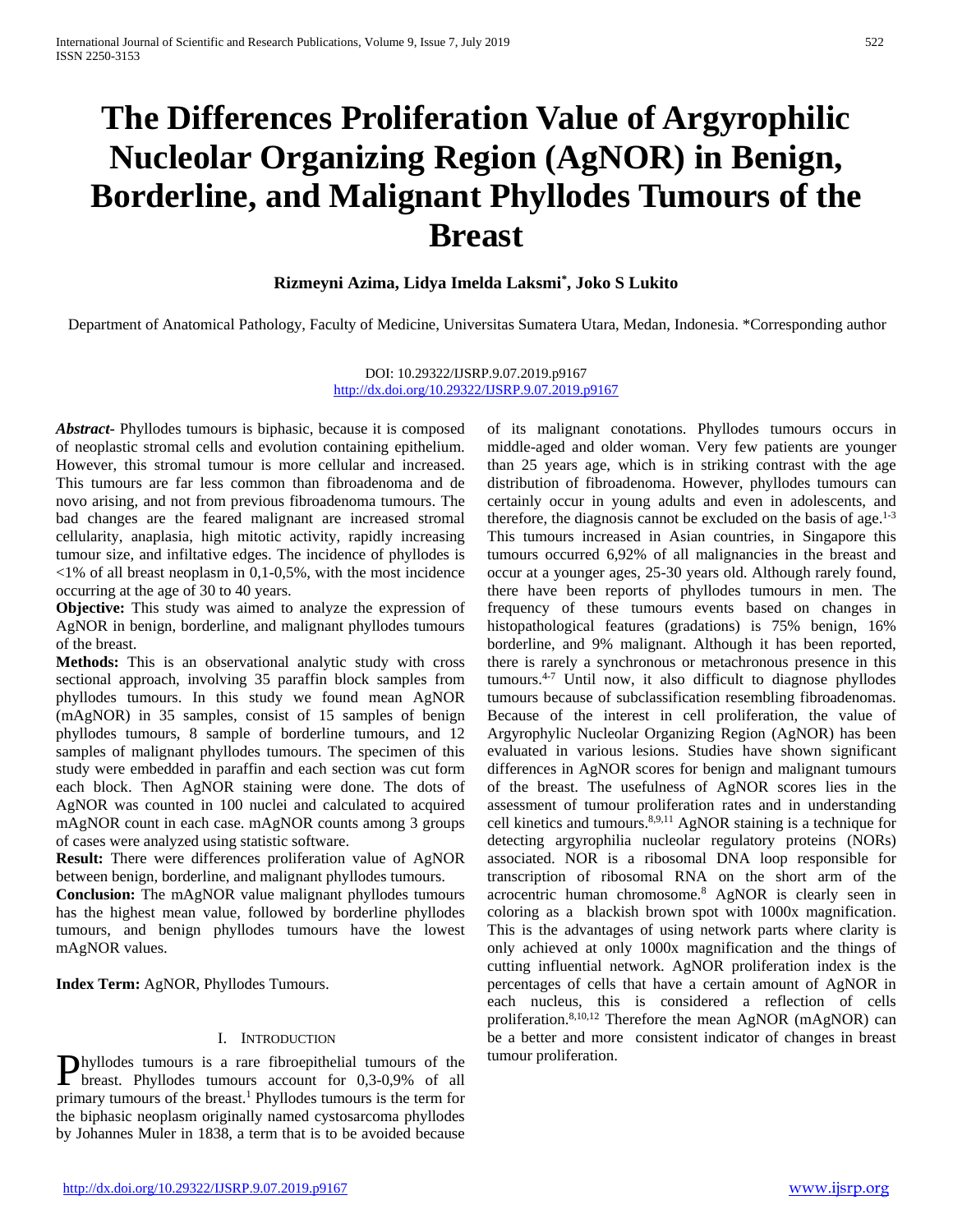## II. MATERIAL AND METHODS

This is an observational analytic study, using a cross sectional approach. This study was conducted at the Department of Anatomical Pathology Faculty of Medicine Universitas Sumatera Utara, Department of Anatomical Pathology in H. Adam Malik Medan General Hospital, and Department of Anatomical Pathology in Pirngadi Medan Hospital. The research was held from November 2017 until May 2019, after approved by the Universitas Sumatera Utara and H. Adam Malik General Hospital Health Research Ethics Committee. All samples were obtained through surgical procedure. Inclusion criteria were phyllodes cases with adequate clinical data, available and undamaged formalin-fixed paraffin embedded tissue block with sufficient tumor tissue. Detailed clinical data were obtained from medical records or pathology archives consisting of age, sex, and size of the tumor. Histological type were determined independently by researchers through hematoxylin and eosin stained slides examination.

#### **Histochemistry protocol and interpretation**

The tissue sections were deparaffinized and rehydrated before pretreatment. AgNOR staining of section was done using routinely processed formalin-fixed, paraffin-embedded section from blocks in pathology files cut at 5-6µm. The basic staining procedures of ploton et al.<sup>13</sup> As used by Crocker was followed, with specific changes given in the result section. Section were deparaffinized in xylene. Section were hydrated through 100% and 95% ethanol or water. A silver-staining solution was prepared by dissolving 2% gelatin in 1% formic Acid at room temperature and filtering through filter paper. One part of the solution was mixed with two parts of 50% silver nitrate immediately before use. Staining was done at room temperature for 30-35 minutes. The sections were washed thoroughly in water , dehydrated in 95% and 100% ethanol, and mounted in a permanent mounting.13 AgNOR expressions were determined independently by researchers. The expression in nucleoli was analyzed. Histochemistry staining of AgNOR was evaluated in terms of the proportion and staining intensity of tumor cells. The AgNOR was assessed on the count of mean AgNOR in 100 cells tumours nuclei (mAgNOR), with 1000x magnification, and we must use the emersion oil. The grading of dots dispersion was performed according to Khan et al.<sup>14,15,16</sup>

## **Statistical analysis**

Statistical analysis was performed using SPSS software package version 22.0 (SPSS Inc., Chicago) with 95% confidence interval and Microsoft Excel 2010. Categorical variables were presented in frequency and percentage. Saphiro-Wilk test was applied to find out the normality continue data. The differences between benign, borderline, and malignant phyllodes tumours is assessed by one way ANOVA welch, and continue with post hoc Games-Howell test to assessed the differences between the groups. The p-values < 0.05 were considered significant.

## III. RESULT

## **Patients' characteristics**

The mean age for phyllodes tumour patients was  $41.89$  ( $\pm$ 13.61) years. The most common in 12-63 years age group. Twenty-three patients (97.1%) were females, only 1 patients (2.9%) were males. The mean size of tumours was 21.85 cm which is 6-25 cm for benign phyllodes tumour, 12-15 cm for borderline phyllodes tumours, and 15-35 cm for malignant phyllodes tumours. The number of the patients benign phyllodes tumours was 15 (42.9%), borderline phyllodes tumours was 8 (22.9%), and malignant phyllodes tumours was 12 (34.2%). The histological subtypes of benign phyllodes was the majority of this case. Clinical basic characteristic of meningioma patients were summarized in table 1. Representative H&E sections are shown in figure 1.

#### **Table 1. Characteristic of phyllodes patients**

| Age, mean $\pm$ SD, years | $41.89 \pm 13.61$ |                     |  |
|---------------------------|-------------------|---------------------|--|
| Benign 12-63              |                   |                     |  |
| Borderline 20-65          |                   |                     |  |
| Malignant 17-74           |                   |                     |  |
| Tumours size, mean, cm    | 21.85             |                     |  |
| Benign 6-25               |                   |                     |  |
| Borderline 12-15          |                   |                     |  |
| Malignant 15-35           |                   |                     |  |
| Characteristic            | N                 | Percentages $(\% )$ |  |
|                           |                   |                     |  |
| Sex                       |                   |                     |  |
| Female                    | 34                | 97.1                |  |
| Male                      | 1                 | 2.9                 |  |
| Diagnosis                 |                   |                     |  |
| Benign phyllodes          | 15                | 42.9                |  |
| Borderline phyllodes      | 8                 | 22.9                |  |
| Malignant phyllodes       | 12                | 34.2                |  |
|                           |                   |                     |  |
| TOTAL                     | 35                | 100                 |  |



**Figure 1.** Histological type. A, Benign phyllodes (HE, 40x). B, Benign phyllodes (HE, 400x). C, Borderline phyllodes (HE, 40x). D, Borderline phyllodes (HE, 400x). E, Malignant phyllodes (HE, 40x). F, Malignant phyllodes (HE, 400x).

## **AgNOR expression**

The intensity of AgNOR expression in nucleoli are shown in figure 2.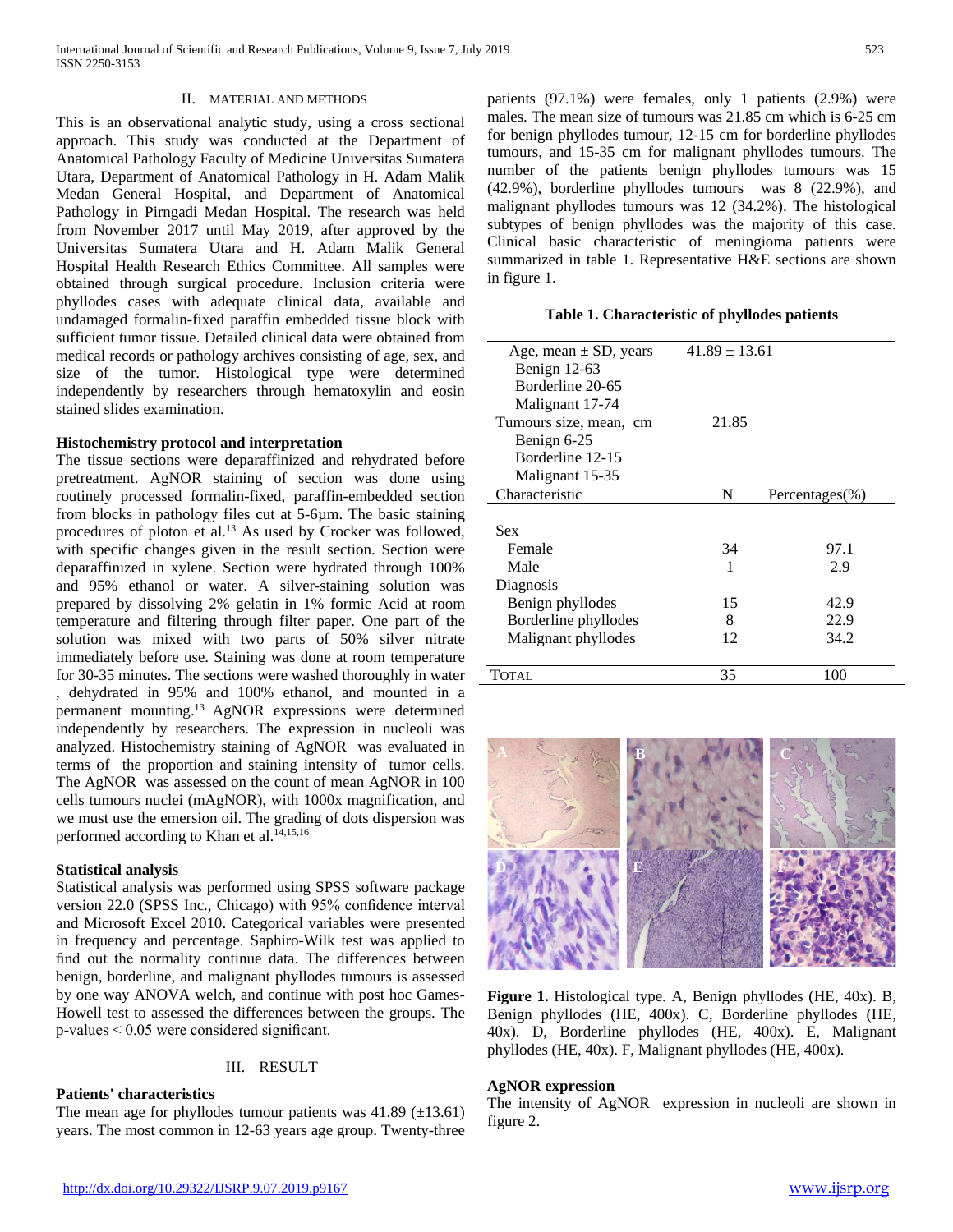

**Figure 2.** Histochemistry AgNOR expression. A, Benign phyllodes tumours. B, Borderline phyllodes tumours. C. Malignant phyllodes tumours.(AgNOR, 1000x)

## **Distribution of AgNOR's value in benign, borderline, and malignant phyllodes tumours**

The evaluation of AgNOR histochemistry staining in phyllodes tumours can be either homogeneous and small, or regular or irregular and sometimes in the form of lumps. The AgNOR's dots are located in the nucleolus and colored blackish brown round to oval. The rest of the core is colored yellowish brown. In benign phyllodes, AgNOR dots appear smoother and fewer in number than borderline and malignant phyllodes tumours. Furthermore, the number of AgNOR dots can be determined at each cell nucleus in the stroma and carried out on 100 cells nuclei until the mAgNOR value is obtained. The mAgNOR value is calculated for each case and the group average value is obtained.

## **Tabel 2. Box Plot diagram of mAgNOR distribution value in each group of lesion.**



In this study, we found that the distribution of the mAgNOR value in the lesion group is directly proportional, which means

that the more malignant lesions in the phyllodes tumours, the higher the mAgNOR value.

**Table 3. The comparison expressions of mAgNOR value of benign, borderline, and malignant phyllodes tumours**

| Diagnosed            | N  | mAgNOR          |              |
|----------------------|----|-----------------|--------------|
|                      |    | Mean $\pm$ SD   |              |
| Benign phyllodes     | 15 | $1.59 \pm 0.14$ | $<\!\!0.001$ |
| Borderline phyllodes | 8  | $4.34 \pm 1.01$ |              |
| Malignant phyllodes  | 12 | $6.97 \pm 0.44$ |              |
|                      |    |                 |              |
| Total                | 35 |                 |              |
|                      |    |                 |              |

## **Table 4. The comparison mAgNOR value between group lesions of benign, borderline, and malignant phyllodes tumours**

| Phyllodes     | Mean       | CI 95%  |         | р       |
|---------------|------------|---------|---------|---------|
| tumours       | diffrences |         |         |         |
|               |            | Minimum | Maximum |         |
| Malignant vs  | 5.37       | 5.03    | 5.72    | < 0.001 |
| benign        |            |         |         |         |
| Malignant vs  | 2.63       | 1.56    | 3.69    |         |
| borderline    |            |         |         |         |
| Borderline vs | 2.75       | 1.69    | 3.8     |         |
| benign        |            |         |         |         |

There were differences in the mAgNOR values between groups of benign, borderline, and malignant phyllodes tumour lesions with p<0.001 and 95% confidence interval (CI). Clinically, there are differences in the mAgNOR values between malignant phyllodes tumours groups and benign phyllodes tumour with mean difference of 5.37. Between malignant and borderline groups there is a mean difference of 2.63. Whereas between the borderline and benign phyllodes tumour groups there was a mean difference of 2.75.

## IV. DISCUSSION

The incidence of breast phyllodes tumours is very rare, with the most incidence occurring at the age of 30 to 40 years, even in one study reported phyllodes tumours occurred at an older age, ie 45-54 years. Tan et al. reported that phyllodes tumours were 6.92% of all malignancies in the breast and occurred at a younger age of  $25-30$  years.<sup>1</sup> In this study the mean age of the sufferers was  $41.89 \pm 13.61$  years with the youngest age is 12 years, and the oldest age is 74 years. And most occur at the age of 12-63 years.

Karim et al., reported that although it was rarely found, phyllodes tumours had been reported report in men.17 This was in line with this study where of the 35 samples studied, there was one male samples (2.9%), while 34 other samples were female (97.1%). The frequency of these tumour events based on changes in histopathological features is 75% benign, 16% borderline, and 9% malignant.<sup>17</sup> Tan et al., reported that the relative proportions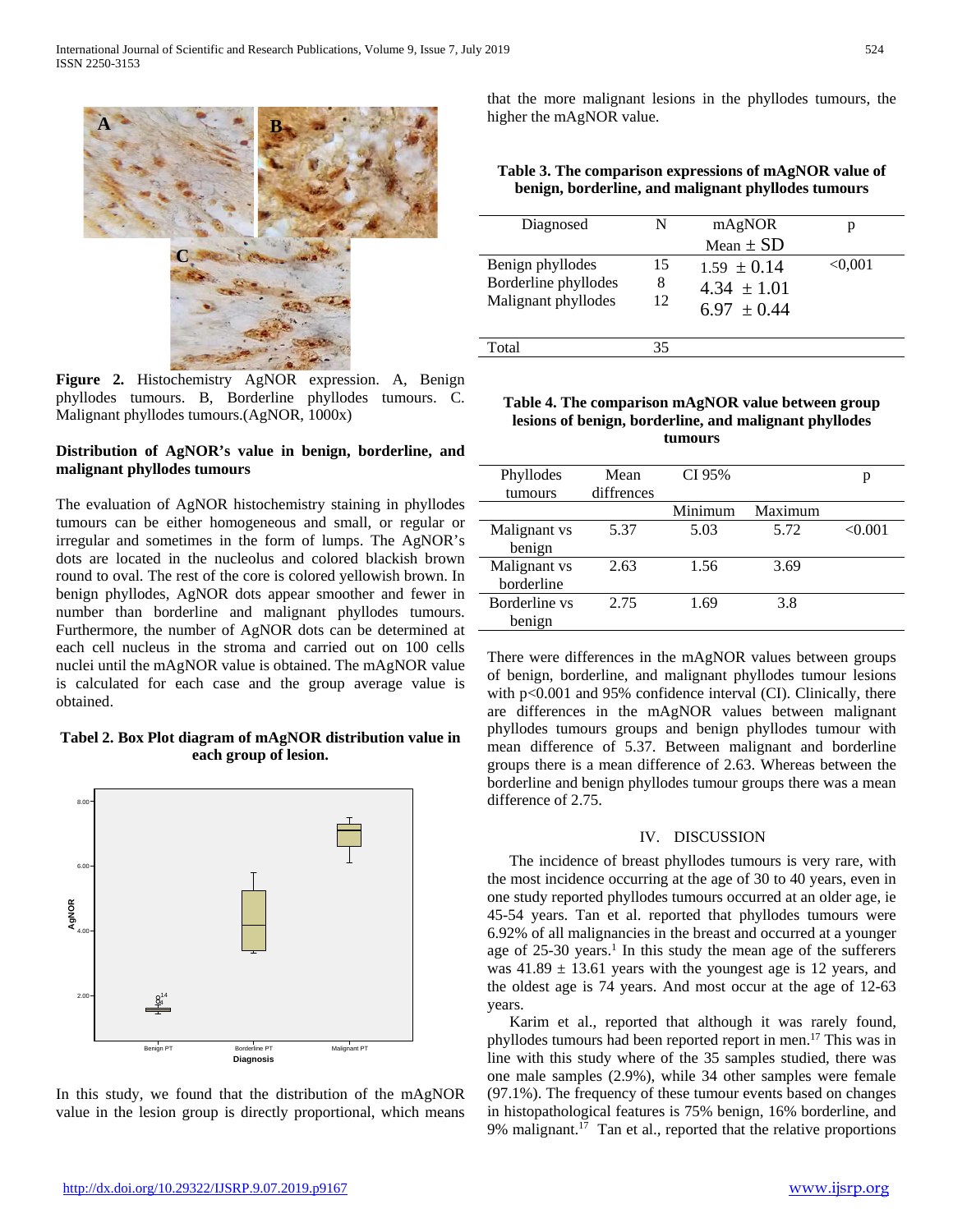of benign phyllodes tumours were 60-70%, borderline 15-20%, and malignant at  $10-20\%$ .<sup>1</sup> Xiaofang et al., in their study reported from 52 patients there were 64% benign phyllodes tumours 25% borderline phyllodes tumours, and 6% malignant phyllodes tumours.18 From this study we found 15 benign phyllodes tumours (42.9%), 8 borderline phyllodes tumours (22.9%), and 12 malignant phyllodes tuomors (34.3%).

The tumours can be clearly seen if it rapidly enlarges. Rapid enlargement does not always indicates malignancy. Looks shiny with stretched skin surface accompanied by widening of the skin surface veins. In cases that are nor handled properly, skin ulcers can occur due to tissue ischemia. Although proper skin changes in breast tumours always show signs of malignancy, but not phyllodes tumours, ulcer on the skin can occur in benign, borderline, or malignant lesions. Nipple retraction is not common. Ulceration indicates tissue necrosis due to large tumour suppression. Large tunours can also cause necrosis with bleeding. 19,20,21 Some previous studies found tumours to be less than 5 cm in size, therefore, the diagnosis cannot be made based solely on tumour size. Prolonged gaps (leaf-like appearance) in the across section are typical signs of phyllodes tumours.<sup>22</sup> In this study, the average tumour size was 21.85 cm, with a range of 6- 35 cm. In benign phyllodes tumours the tumour size ranges from 6-25 cm, borderline 12-15 cm, and malignant phyllodes tumours 15-35 cm. Calhoun et al., in their study found that the phyllodes tumour size ranged from 1-40 cm. The results of this study indicate that most phyllodes tumours are large, however, there are also small-sized phyllodes tumours. In a study conducted by Flynn et al., and Calhoun et al., it was reported that phyllodes tumours were generally large  $(>2-3$  cm).<sup>20,21,23</sup> This is suitable with the results of this study where it was found that phyllodes tumours size ranged from 6-35 cm.

The average value of calculation of AgNOR can be a way of assessing cell proliferation where the mAgNOR value is diagnostic in distinguishing between benign, borderline, and malignant lesions. This study used the WHO classification breast tumours involving 35 samples of phyllodes tumour consisting of 15 samples of benign phyllodes tumours, 8 samples of borderline phyllodes, and 12 samples for malignant phyllodes tumours.

From the 15 benign phyllodes tumour samples, the mAgNOR value was  $1.59 \pm 0.14$ . This value is lower than the results of the study reported by Machala et al. (3.2), and also lower than the AgNOR value obtained by study of Rajeevan et al.  $(2.7)$ .<sup>24</sup>

In the group of borderline phyllodes tumour, the mAgNOR value was  $4.34 \pm 1.01$ . This value is not much different from the results of research conducted by Machala et al., which amounted to 3.18. While the group of malignant phyllodes tumours based on research conducted by Machala et al., Was equal to 4.98, and amounted to  $5.37 \pm 0.32$  according to a study conducted by Rao et al., while in this study the mAgNOR value was  $6.97 \pm 0.44$ . This is also in line with the research obtained by Raymond et al.'  $(5.5 \pm 2.3)$  and Chen et al. who found that  $>5$  AgNORs in the cell nucleus.25 This result are not statistically much different from those reported by Giri et al., with value of  $4.4 \pm 1.2^{26}$ 

The study reported by Machala et al., found that AgNOR values in benign phyllodes tumour were 1.94, borderline phyllodes 3.18, and malignant phyllodes were 4.98.<sup>27</sup> Rao et al., in their study obtained an AgNOR value of benign phyllodes tumours of 3.2, borderline phyllodes 5.6, and malignant

phyllodes had an AgNOR value of  $5.37 \pm 0.32$ .<sup>28</sup> This study shows that malignant phyllodes tumours have the highest mAgNOR values compared to benign and borderline phyllodes. This is suitable with research conducted by Machala et al., Rao et al., which states that the AgNOR value of malignant phyllodes tumour is higher than benign and borderline phyllodes tumours. Hena et al., and Iin et al., also reported that mAgNOR value in malignant lesions in the breast was higher than in benign lesions. Machala et al., also stated that the AgNOR value could be used to assess the proliferation of a tumour, and that AgNOR values were not much different in each group of tumours. This is suitable with this study which has a mAgNOR value that is not much different in each group.

The mAgNOR assessment of breast samples conducted by Machala et al., Rao et al., Hena et al., and Iin et al., showed significant difference in value between the mAgNOR values in benign breast lesions and malignant breast lesions. Rapid proliferation is part of the aggressive growth of cancer cells. In this study it was found that the mAgNOR value in benign phyllodes tumours was the lowest, followed by borderline phyllodes tumours, and the highest was malignant phyllodes tumours. Machala et al., reported that highest AgNOR value in malignant phyllodes tumours compared to benign and borderline phyllodes tumours, and AgNOR values can be used to assess proliferation of tumour lesions.27 Mourad et al., reported the value of AgNOR is a reflection of the biological aggressiveness of breast cancer.29 Egan et al., reported that the AgNOR value is an illustration of cancer cell proliferation activity. In another study it was reported that AgNOR values could be used to classify cancer tissue differentiation that cannot be done by HE staining from small biopsy and non patterned tissue certain.<sup>30,31</sup> Based on description above, the results of this study indicate that AgNOR histochemical staining can be used in the diagnosis of benign, borderline, and malignant phyllodes tumour of the breast, where AgNOR staining results are quite strong and reliable.

## V. CONCLUSION

The average AgNOR value of benign phyllodes tumours is 1.59  $\pm$  0.14, borderline phyllodes tumours 4.34  $\pm$  1.01, and the mean values for malignant phyllodes tumours are  $6.97 \pm 0.44$ . There is a difference in the mean value of AgNOR between groups of malignant and benign phyllodes, between malignant and borderline phyllodes, and between groups of borderline and benign phyllodes tumours.

## COMPETING INTERESTS

The authors have no relevant financial interest in the products or companies described in this article.

## ACKNOWLEDGMENT

We thank to all staff members in Department of Anatomical Pathology, Universitas Sumatera Utara/H. Adam Malik General Hospital, and RSU Pirngadi Medan, Indonesia for their help and cooperation.